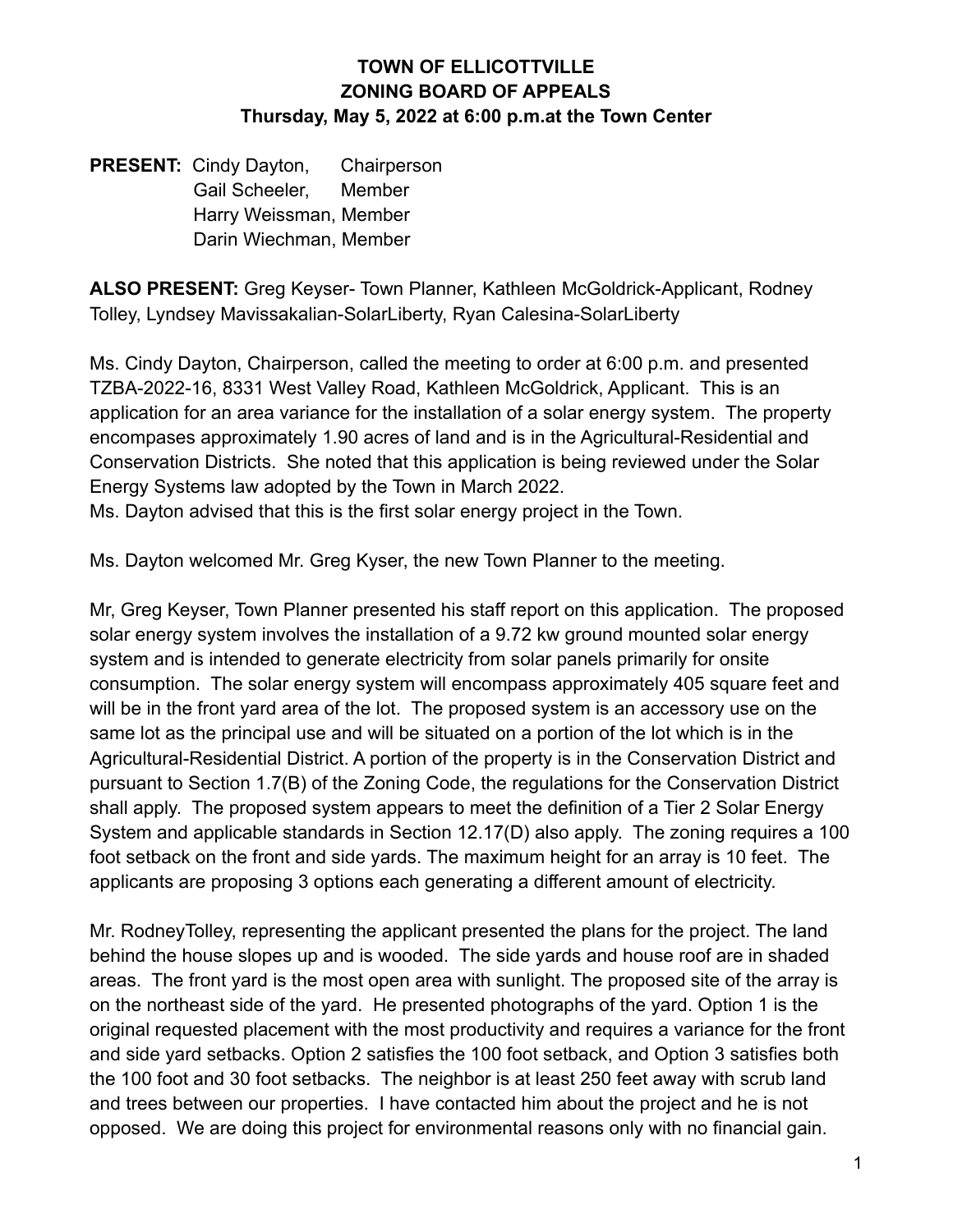Mr. Ryan Calesina of SolarLiberty presented information about the solar system to be installed, which is not industrial in nature. There will be 3 poles with an array of panels on each pole making it more aesthetically pleasing.

Ms. McGoldrick noted that the array will be visible from the road.

Mr. Wiechman asked why is one option better than the others? Mr. Calesina said the best option generates the most energy. He outlined the power production for each option. Option 1 offsets their annual use for the house and charging an electric vehicle.

Ms. Dayton asked, will it generate energy on cloudy days?

Mr. Calesina said yes. The best time to generate energy is in March because the weather is cooler and the equipment does not get too hot.

Ms. Scheeler asked how is the energy stored and released? Mr. Calesina said it is not stored. Energy not used runs along the power line.

Mr. Weisman asked what is the cost of the installation?

Mr. Tolley said gross cost is about \$33,000.00, but tax credits, rebates and reduced electric costs will reduce it to about \$20,000.00

Ms. Dayton asked what is the actual height of the array?

Ms. Mavissakalian said the array will be about 3 feet above ground with the panels at a 30 degree angle which is typical. The angle of the panels will change the height but it will not exceed 10 feet.

Mr. Calesina said you can change the pitch of the panels to get the best sunlight.

Ms. Dayton asked what are the dimensions of the panels?

Mr. Calesina said they are approximately 42 inches by 60 inches (3.5 by 5 feet). There will be 9 panels on each pole for a total of 27 panels. The poles are set in cement 6 to 7 feet into the ground.

Ms. Dayton asked can you provide calculations on the payback on the system? I understand it can take 6 to 8 years to recoup the cost.

Mr. Keyser said it would be helpful to have that information and the kilowatts generated. Mr. Calesina said he will provide that information for the next meeting.

Ms. Dayton noted that should the area variances be granted subsequent approvals will be required. The solar energy system is under 25 MW and must be reviewed and approved in accordance with Section 12.17 of the zoning code and will require a building permit, zoning permit, special use permit, and site plan approval by the Town. It will also require a NYS Unified Solar Energy Permit.